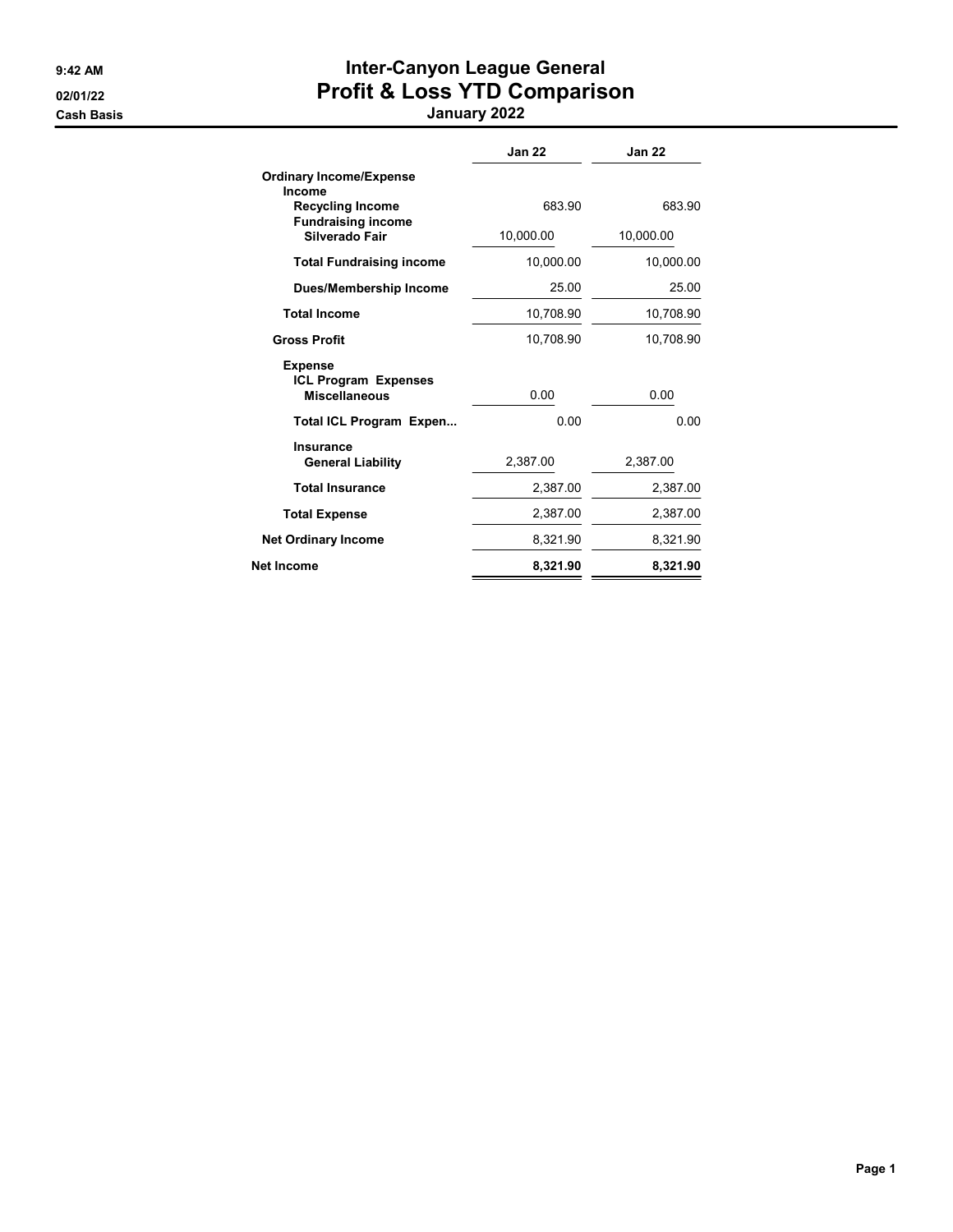### 9:44 AM **Inter-Canyon League General** 02/01/22 Balance Sheet Cash Basis **As of January 31, 2022**

|                                                                | Jan 31, 22            |
|----------------------------------------------------------------|-----------------------|
| <b>ASSETS</b>                                                  |                       |
| <b>Current Assets</b>                                          |                       |
| <b>Checking/Savings</b>                                        |                       |
| <b>Bond Fire Grant</b>                                         | 104.98                |
| <b>Pioneer Acct SV - Resricted</b>                             | 285.78                |
| <b>BofA Checking</b>                                           |                       |
| <b>CFF Grant</b>                                               | -244.51               |
| <b>SCE Grant Medical Team</b>                                  | 3,616.07              |
| <b>Bank Reserve History Commit</b><br><b>B</b> of A Restricted | 4,048.27<br>12,450.21 |
| <b>BofA Checking - Other</b>                                   | 24,570.03             |
|                                                                |                       |
| <b>Total BofA Checking</b>                                     | 44,440.07             |
| <b>Total Checking/Savings</b>                                  | 44,830.83             |
| <b>Total Current Assets</b>                                    | 44,830.83             |
| <b>Fixed Assets</b><br>Equipment                               |                       |
| <b>CFF Repeater Grant</b>                                      | 9,244.51              |
| <b>Accumulated Depreciation</b>                                | $-12,579.77$          |
| <b>Comm on C&amp;F Purchases</b>                               | 8,088.53              |
| <b>OC Comm Foundation Purchases</b>                            | 4,029.01              |
| <b>Equipment - Other</b>                                       | 517.39                |
| <b>Total Equipment</b>                                         | 9,299.67              |
| <b>Total Fixed Assets</b>                                      | 9,299.67              |
| <b>Other Assets</b>                                            |                       |
| Due from Santiago Fire Relief                                  | 717.06                |
| <b>Total Other Assets</b>                                      | 717.06                |
| <b>TOTAL ASSETS</b>                                            | 54,847.56             |
| <b>LIABILITIES &amp; EQUITY</b><br><b>Equity</b>               |                       |
| <b>Opening Bal Equity</b>                                      | 179.73                |
| <b>Unrestricted Net Assets</b>                                 | 46,345.93             |
| <b>Net Income</b>                                              | 8,321.90              |
| <b>Total Equity</b>                                            | 54,847.56             |
| <b>TOTAL LIABILITIES &amp; EQUITY</b>                          | 54,847.56             |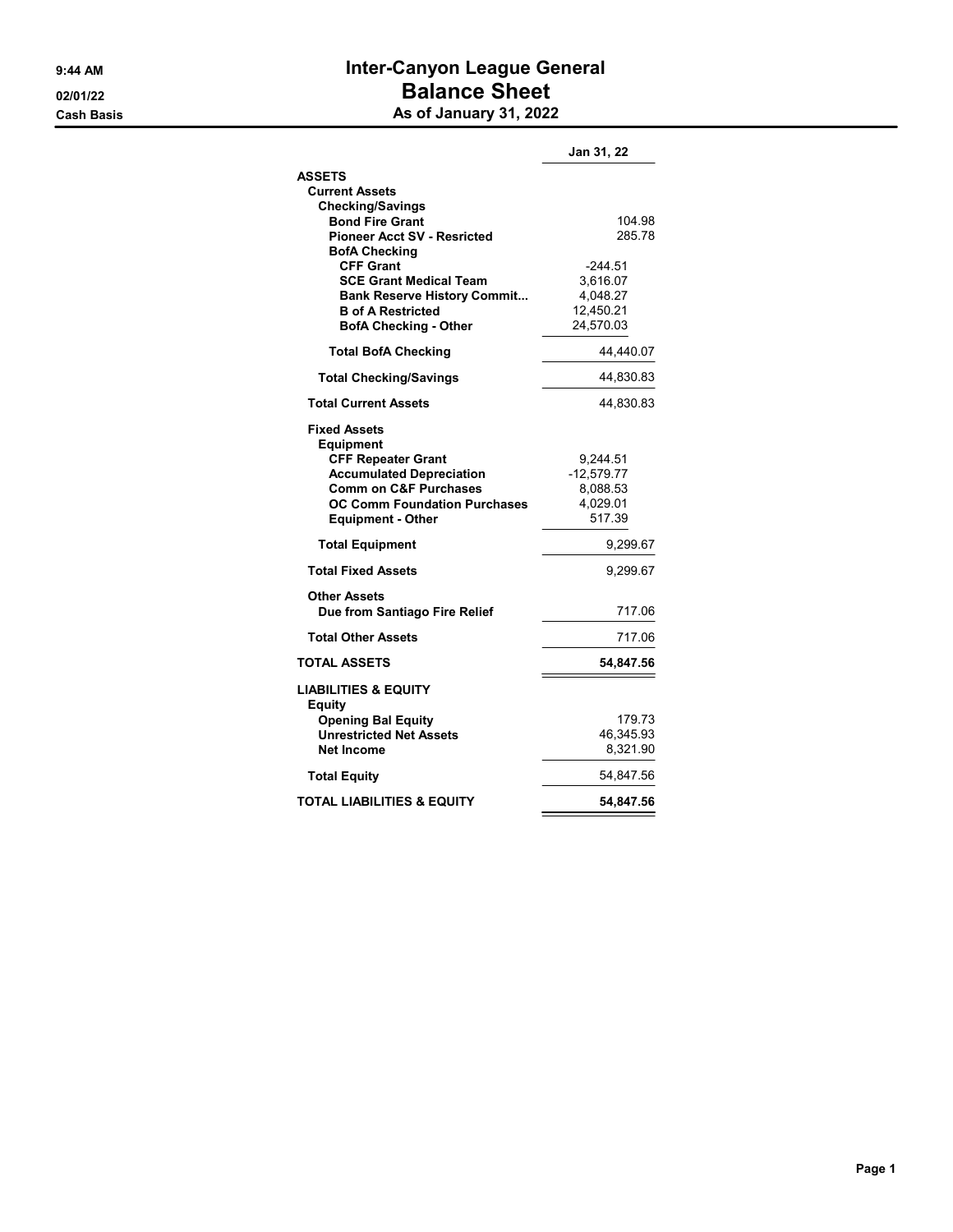#### 5:58 PM Canyon Watch 01/31/22 Profit & Loss YTD Comparison Cash Basis January 2022

|                                                                             | <b>Jan 22</b> | <b>Jan 22</b> |
|-----------------------------------------------------------------------------|---------------|---------------|
| Income                                                                      | 0.00          | 0.00          |
| <b>Expense</b><br><b>Canyon Watch Expenses</b><br><b>Repeater equipment</b> | 965.71        | 965.71        |
| <b>Total Canyon Watch Expen</b>                                             | 965.71        | 965.71        |
| <b>Total Expense</b>                                                        | 965.71        | 965.71        |
| Net Income                                                                  | -965.71       | -965.71       |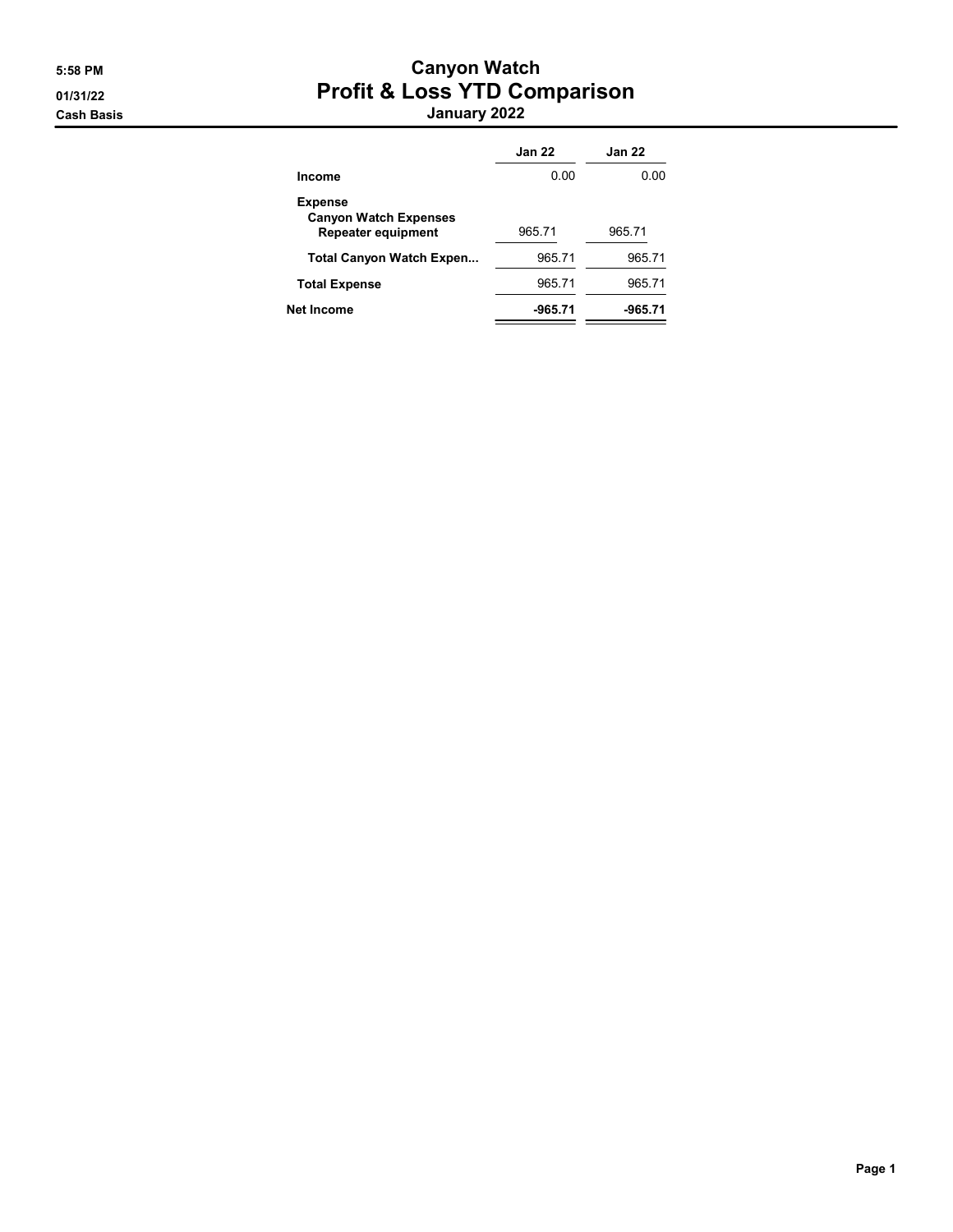#### 5:59 PM Canyon Watch 01/31/22 **Balance Sheet** Cash Basis **As of January 31, 2022**

|                                                                      | Jan 31, 22            |
|----------------------------------------------------------------------|-----------------------|
| <b>ASSETS</b><br><b>Current Assets</b>                               |                       |
| <b>Checking/Savings</b><br><b>BofA</b> - Checking                    |                       |
| <b>Gene Robinson Memorial Fund</b><br><b>BofA</b> - Checking - Other | 800.00<br>2,460.28    |
| <b>Total BofA - Checking</b>                                         | 3,260.28              |
| <b>Total Checking/Savings</b>                                        | 3,260.28              |
| <b>Total Current Assets</b>                                          | 3,260.28              |
| <b>TOTAL ASSETS</b>                                                  | 3,260.28              |
| <b>LIABILITIES &amp; EQUITY</b><br>Equity                            |                       |
| <b>Unrestricted Net Assets</b><br><b>Net Income</b>                  | 4,225.99<br>$-965.71$ |
| <b>Total Equity</b>                                                  | 3,260.28              |
| TOTAL LIABILITIES & EQUITY                                           | 3,260.28              |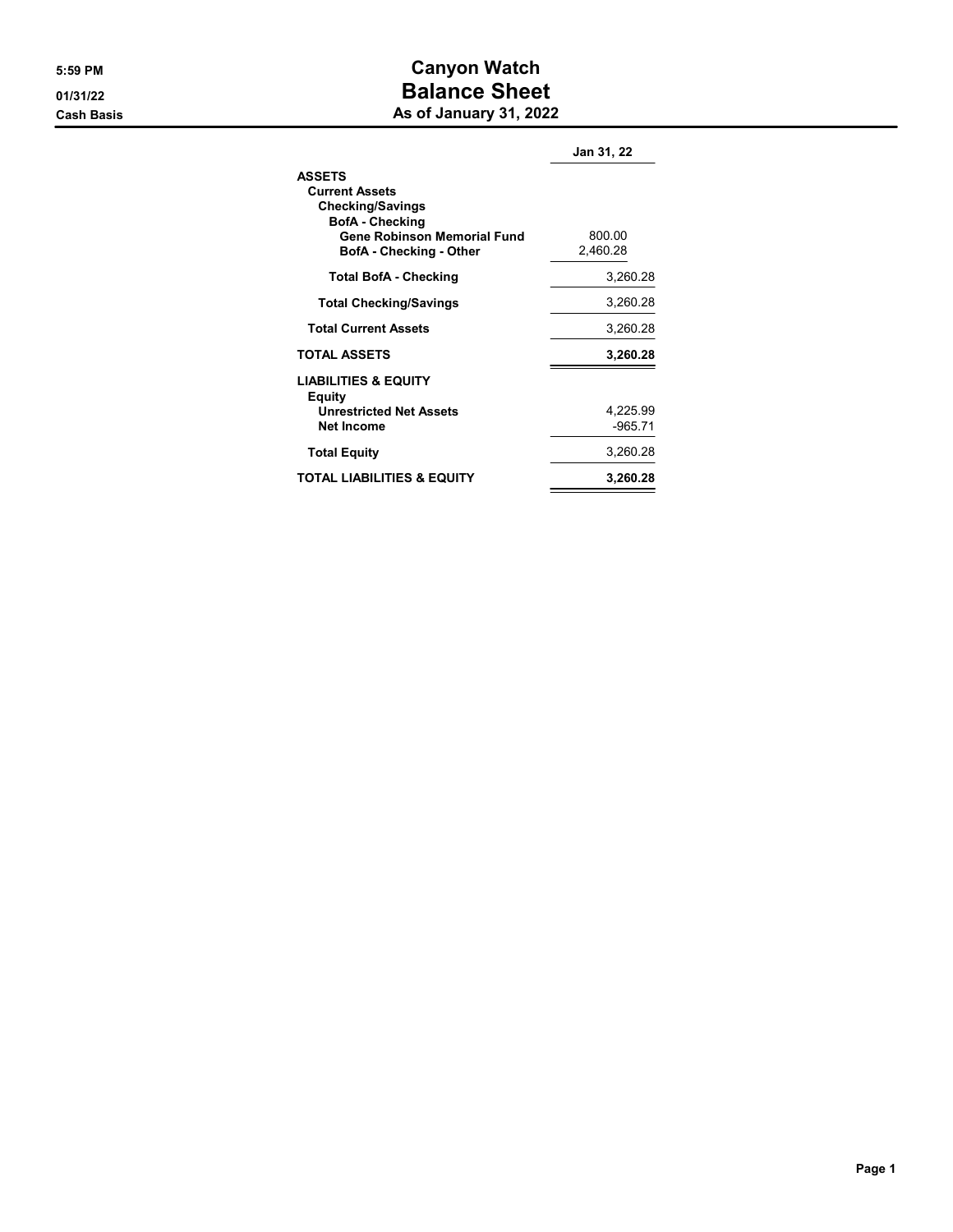# 6:18 PM Friends of Silverado Library 01/31/22 Profit & Loss YTD Comparison

Cash Basis January 2022

|                                                    | <b>Jan 22</b> | <b>Jan 22</b> |
|----------------------------------------------------|---------------|---------------|
| <b>Other Income/Expense</b><br><b>Other Income</b> |               |               |
| Interest Income                                    | 0.10          | 0.10          |
| <b>Total Other Income</b>                          | 0.10          | 0.10          |
| <b>Net Other Income</b>                            | 0.10          | 0.10          |
| Net Income                                         | 0.10          | 0.10          |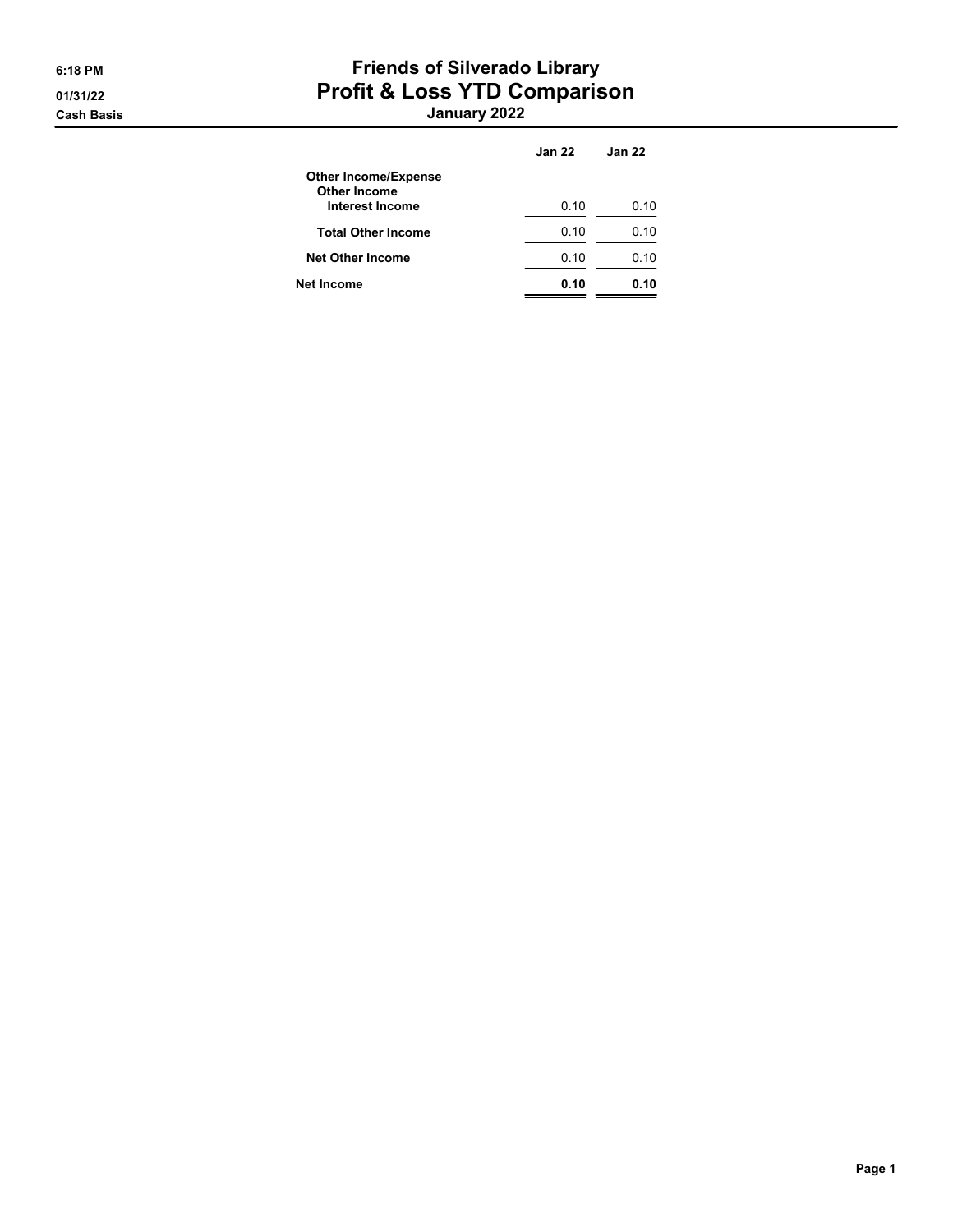## 6:20 PM Friends of Silverado Library 01/31/22 Balance Sheet Cash Basis **As of January 31, 2022**

|                                                                                                                                             | Jan 31, 22                      |
|---------------------------------------------------------------------------------------------------------------------------------------------|---------------------------------|
| <b>ASSETS</b><br><b>Current Assets</b><br><b>Checking/Savings</b><br><b>Petty Cash</b><br><b>BofA</b> - Checking<br><b>BofA</b> - Liquid CD | 75.00<br>38,446.85<br>12,200.01 |
| <b>Total Checking/Savings</b>                                                                                                               | 50,721.86                       |
| <b>Accounts Receivable</b><br><b>Accounts Receivable</b>                                                                                    | $-700.00$                       |
| <b>Total Accounts Receivable</b>                                                                                                            | $-700.00$                       |
| <b>Total Current Assets</b>                                                                                                                 | 50,021.86                       |
| <b>Fixed Assets</b><br><b>Storage Trailer</b>                                                                                               | 1,000.00                        |
| <b>Total Fixed Assets</b>                                                                                                                   | 1,000.00                        |
| <b>TOTAL ASSETS</b>                                                                                                                         | 51,021.86                       |
| <b>LIABILITIES &amp; EQUITY</b><br>Equity<br><b>Unrestricted Net Assets</b><br><b>Net Income</b>                                            | 51,021.76<br>0.10               |
| <b>Total Equity</b>                                                                                                                         | 51,021.86                       |
| <b>TOTAL LIABILITIES &amp; EQUITY</b>                                                                                                       | 51,021.86                       |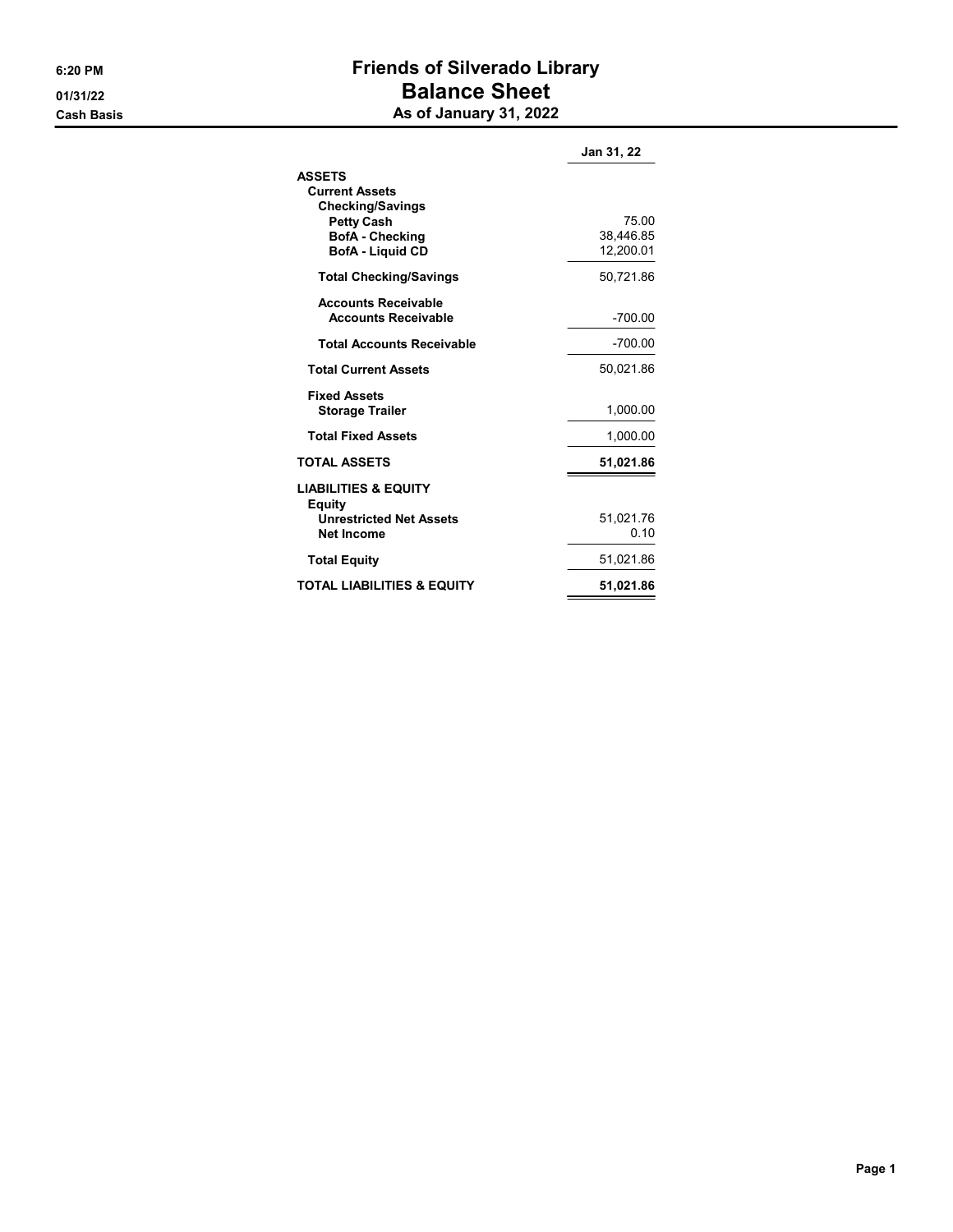# 6:13 PM Santiago Fire Relief Fund 01/31/22 Profit & Loss YTD Comparison

Cash Basis January 2022

|                                                                                                                               | <b>Jan 22</b> | <b>Jan 22</b> |
|-------------------------------------------------------------------------------------------------------------------------------|---------------|---------------|
| <b>Ordinary Income/Expense</b><br><b>Expense</b><br><b>Cash Distributions</b><br><b>Winter Storm</b><br><b>Infrastructure</b> | 2,295.00      | 2,295.00      |
| <b>Total Winter Storm</b>                                                                                                     | 2.295.00      | 2.295.00      |
| <b>Total Cash Distributi</b>                                                                                                  | 2,295.00      | 2,295.00      |
| <b>Total Expense</b>                                                                                                          | 2.295.00      | 2.295.00      |
| <b>Net Ordinary Income</b>                                                                                                    | $-2,295.00$   | $-2,295.00$   |
| Net Income                                                                                                                    | $-2.295.00$   | $-2.295.00$   |